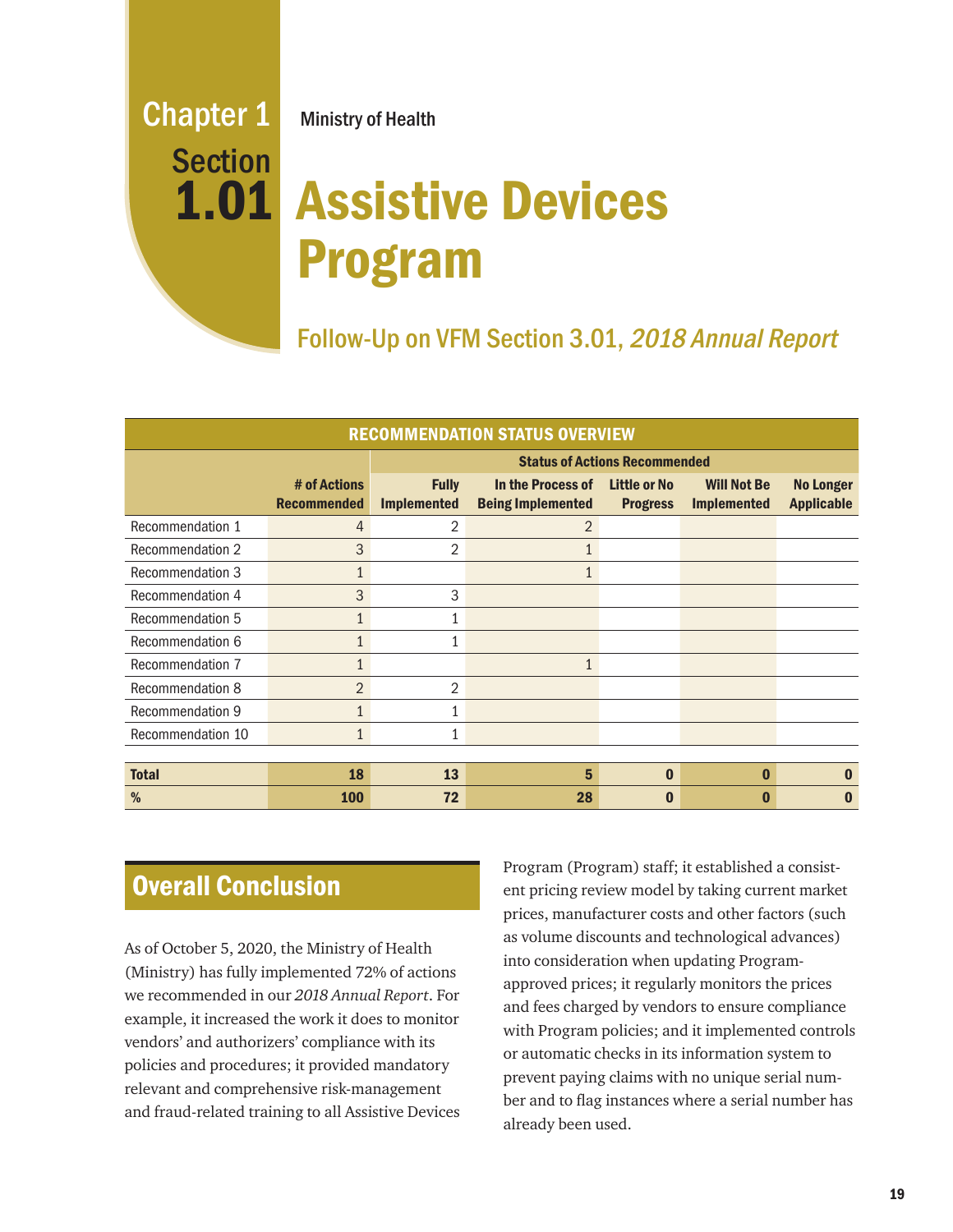The Ministry made progress in implementing 28% of the recommendations in the areas of conducting follow-up reviews of vendors with a history of non-compliance with policies until issues have been addressed and corrected; documenting and tracking oversight activities and the results of oversight activities; and requiring Program staff to regularly run reports that identify all instances of potential overpayments related to clients who have passed away and following up with all vendors related to these instances.

The status of actions taken on each of our recommendations is described in this report.

# **Background**

The Assistive Devices Program (Program) of the Ministry of Health (Ministry), formerly a part of the Ministry of Health and Long-Term Care, provides devices to Ontarians with long-term physical disabilities, where a device is required for six months or longer, except home oxygen which is also provided for shorter-term needs.

The Program funds about 8,000 assistive devices in 19 categories such as mobility, hearing, and respiratory devices. Clients must have a medical specialist or physician confirm long-term disability before a device can be prescribed by a specialized health-care "authorizer."

In 2019/20, the Ministry paid about \$520 million (about \$514 million in 2017/18) through the Program to help purchase assistive devices and supplies for about 400,000 Ontarians (the same in 2017/18). The audit found that there had been an increase of about 48% in expenditures and clients over the previous 10 years.

We found that the Ministry had improved service delivery since our 2009 audit, but some aspects of oversight and device pricing needed improvement to ensure the Ministry was paying only eligible claims at Program-approved prices.

Among our findings:

- The Ministry had consistently overpaid vendors for ineligible claims. Only two compliance staff conducted post-payment reviews to identify and recover overpayments from 1,200 vendors submitting 400,000 claims a year. In eight years, these staff could review only 235 or about 19% of these vendors, recovering about \$10 million in overpayments. If more resources were dedicated to these reviews, recoveries likely would have increased.
- The Ministry needed to be more proactive following up on and taking timely action against vendors suspected of abusing the Program. Without early action, there was a risk of difficulties in overpayment collection. For example, the Ministry had found 13 vendors that were abusing the Program from 2009 to the time of the audit, but could recover only \$1,000 (or 0.02%) of the almost \$5.5 million in ineligible claims paid to them.
- The Ministry did not regularly conduct follow-up reviews of vendors known to have submitted ineligible claims. For example, one such vendor repaid about \$250,000 in 2015/16. However, the vendor continued to submit claims and had received a total of about \$5.8 million in 2016/17 and 2017/18.
- Device pricing reviews were not conducted consistently and effectively. The Ministry reviewed prices for all models of a device to set the Ministry's Program-approved price for paying vendors. However, though the Ministry found that an approved model of a sleep apnea device had a retail price of under \$400, it still kept the Program-approved price for all models at \$860. This results in the Ministry paying more than it needs to for certain devices.
- Our review of a sample of manufacturer and vendor invoices found varying mark-ups, with some exceeding 200%. We also found instances where vendors charged clients up to \$1,000 (or about 60%) more per hearing aid than what the Program policy allowed.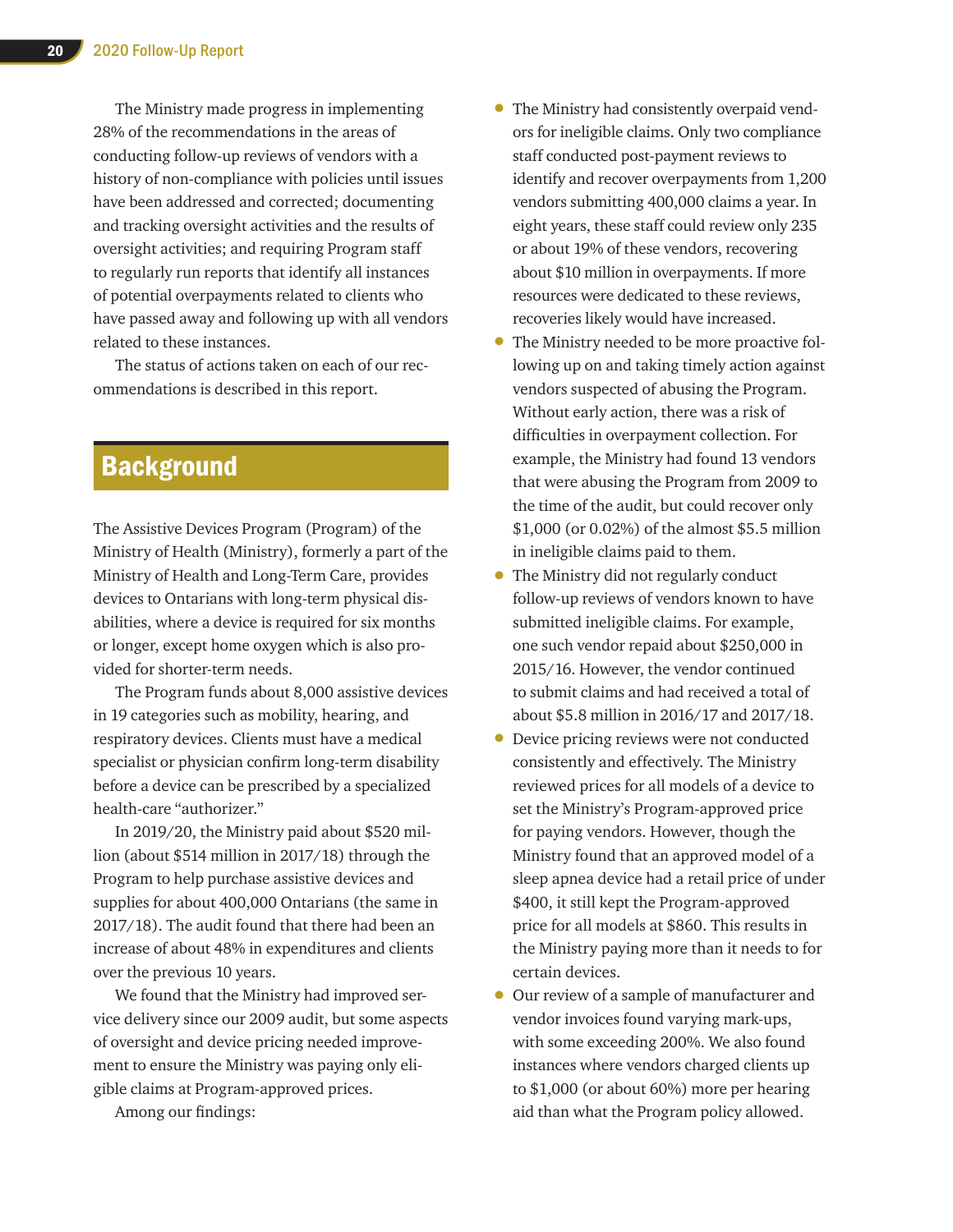More Ministry compliance work was needed to ensure vendors were not taking advantage of clients.

- The Ministry required vendors of certain devices to include serial numbers on invoices to ensure it was not paying for used or returned devices. However, the Ministry's system was unable to confirm before paying a claim if a serial number had been entered on an invoice at all, or if the same number had already been used. We reviewed claims in 2017/18 and identified 7,500 that did not list serial numbers, and almost 2,300, worth about \$1.5 million, with duplicate serial numbers, that were paid.
- The Ministry's eight-year-old information system could have been updated to accept claim submissions electronically. However, at the time of our audit, the Ministry was still accepting claims by mail only. The Ministry had begun work on system changes in 2018 that would allow electronic submissions. This work was scheduled to be fully completed this year.

We made 10 recommendations, consisting of 18 action items, to address our audit findings.

We received a commitment from the Ministry that it would take action to address our recommendations.

## Status of Actions Taken on Recommendations

We conducted assurance work between April 2020 and June 2020. We obtained written representation from the Ministry of Health that effective October 5, 2020, it has provided us with a complete update of the status of the recommendations we made in the original audit two years ago.

### Insufficient Oversight of Vendors Results in Ministry Paying for Ineligible Claims—and Clients Overpaying or Receiving Devices They Don't Need

#### Recommendation 1

*To identify ineligible claims and non-compliance issues and prevent their reoccurrence, we recommend that the Ministry of Health and Long-Term Care (Ministry):*

• *increase its work to monitor vendors' and authorizers' compliance with the policies and procedures of the Assistive Devices Program (Program);* Status: Fully implemented.

#### **Details**

In our 2018 audit, we found that the Ministry reduced its staffing resources on oversight activities, even though 99% of all reviews of vendors in the previous eight years found instances of vendors not complying with Program policies. Vendors are registered with the Ministry to sell devices to clients based on what an authorizer has prescribed. An authorizer is a qualified health-care professional registered with the Ministry who performs an assessment and recommends a device that is appropriate for the client's needs.

In our follow-up, we found that the Ministry had increased its monitoring of vendors' and authorizers' compliance with the Program's policies and procedures through improved tools and reporting, which included the following:

- In May 2020, the Ministry transferred data reporting from its existing Assistive Devices Application Management system to its new Business Intelligence/Data Analytics platform. The Ministry said this will enable quicker, easier, streamlined and scheduled reports.
- In May 2020, the Ministry also improved its review, standardization and distribution of reports in support of audit and verification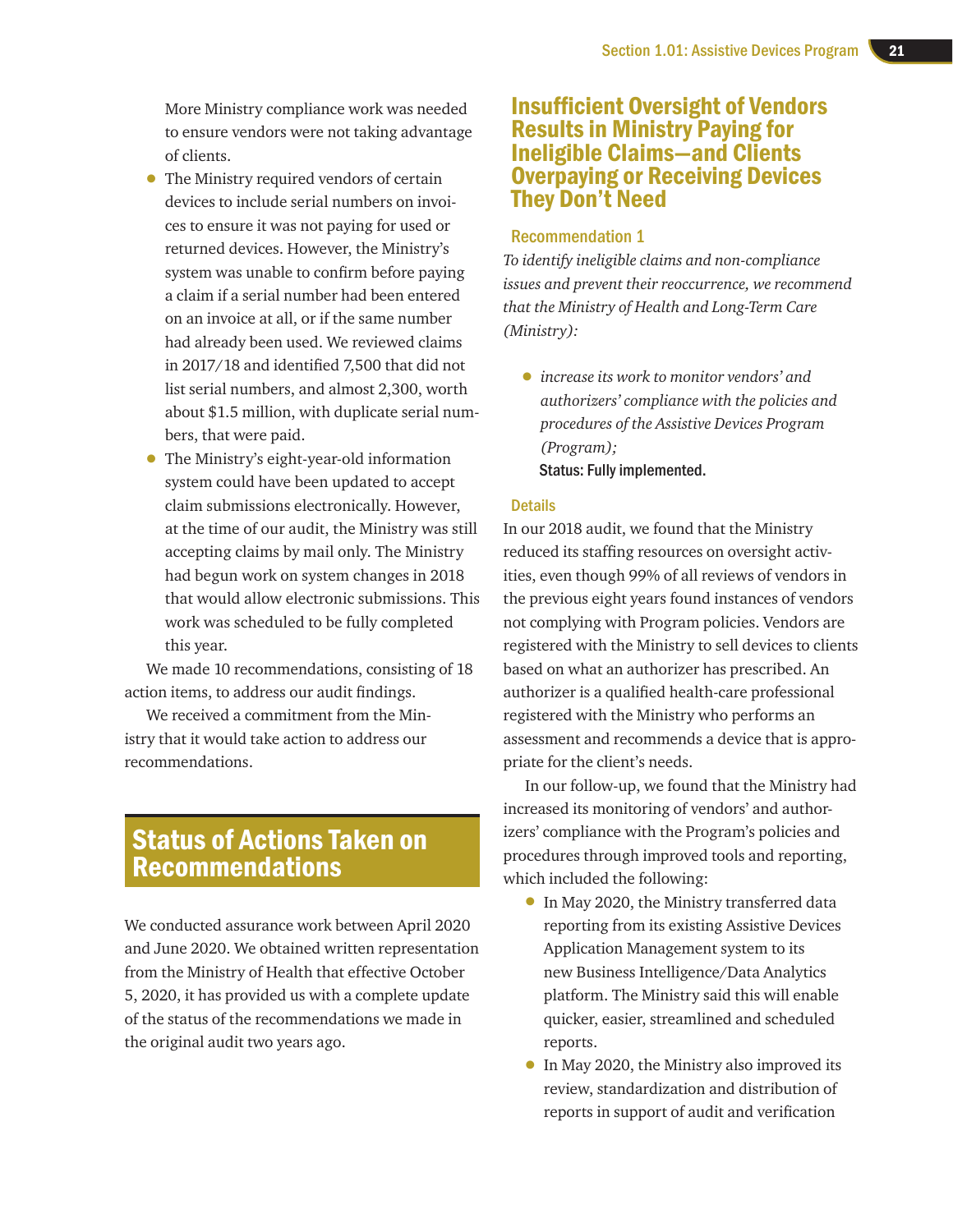activities. For example, a standardized Comparative Vendor Payment Report is being provided on an ongoing basis to staff performing verifications, as well as to a wider range of Program staff, enabling a broader and more comprehensive review of data.

The Ministry also plans to expand the Program's audit/verification function. In July 2020, the Ministry initiated recruitment (following approval) to further support verification activities. Further expansion will occur through assigning additional staff resources in December 2020.

• *conduct follow-up reviews of vendors with a history of non-compliance with the policies and submitting ineligible claims until issues have been addressed and corrected;*  Status: In the process of being implemented by December 2020.

#### Details

In our 2018 audit, we noted that while the Ministry found instances of vendors submitting ineligible claims in almost all vendor reviews completed over the last eight years, it did not regularly perform follow-up reviews on these vendors to ensure that they corrected their issues and complied with Program policies. In most cases, these vendors continued to operate as registered vendors with the Ministry and submitted claims with high values.

In our follow-up, we found that in November 2019, the Ministry developed a Standard Operating Procedure for reviewing vendors registered with the Program. The Standard Operating Procedure describes how the Program will conduct audits and compliance reviews of registered vendors. The Standard Operating Procedure includes a requirement to follow up with vendors with a history of non-compliance with Program policies. The Program will continue to conduct follow-up reviews of those vendors until issues have been addressed and corrected. This will enhance the Program's ability to identify ineligible claims and non-compliance issues and prevent their reoccurrence. The Program will enhance its Annual Vendor Review Plan by December 2020 in order to capture a section dedicated to follow-up reviews of vendors with a history of non-compliance.

• *document and track work performed on and the results of oversight activities (including vendor reviews and client verification letters sent and responded to);*

#### Status: In the process of being implemented by December 2020.

#### **Details**

In our 2018 audit, we noted cases where correspondence and details in the files related to the vendor reviews were missing. Therefore, we were unable to trace all of the steps that were performed and determine when the Ministry made recoveries identified in these reviews.

As noted in the action item above, the Ministry developed a Standard Operating Procedure for reviewing vendors registered with the Program. The Standard Operating Procedure outlines a process to document and track work performed on and the results of oversight activities (including vendor reviews and client verification letters sent and responded to). The Ministry also developed a template for tracking client verification letters sent and responded. This will better enable the Program to identify ineligible claims and non-compliance issues. The Ministry expects that the Standard Operating Procedure will be fully implemented by December 2020.

• *provide mandatory relevant and comprehensive risk-management and fraud-related training to all Program staff on a regular basis.* Status: Fully implemented.

#### **Details**

In our 2018 audit, we found that front-line Program staff did not receive adequate training in detecting possible misconduct or fraud, even though the Ministry informed us it would provide such training following our 2009 audit of the same Program.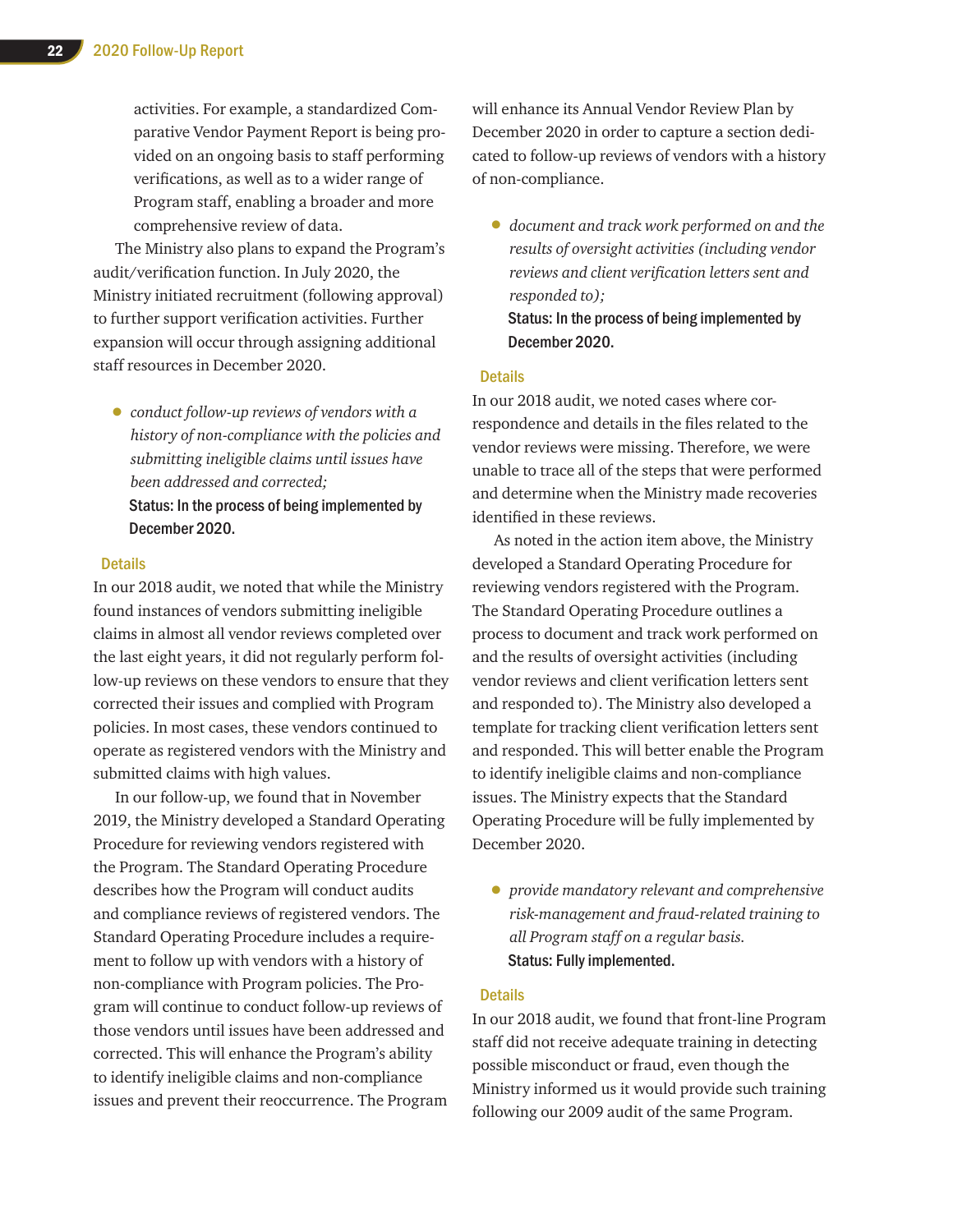In our follow-up, we found that the Program consulted with the Enterprise Risk Management unit at the Treasury Board Secretariat, the Ontario Provincial Police (OPP), and the Ministry's Payment Accountability and Fraud Control Unit (PAFCU) to develop and provide relevant risk and fraud training that would be appropriate for Program staff in different roles.

Program staff received mandatory relevant and comprehensive risk-management and fraud-related training on a number of occasions in 2019/20. For example:

- On August 7, 2019, Enterprise Risk Management training materials were forwarded to all Program staff. The recipients were asked to review and confirm via reply email that they had reviewed the documentation included.
- On October 2, 2019, all Program staff attended a fraud detection training session held by the OPP.
- On September 24 and 26, 2019, the Program's managers, together with other managers at the Ministry Drugs and Devices Division, attended an Enterprise Risk Management Workshop led by the Treasury Board Secretariat.
- On October 18, 2019, the Program's Senior Program Co-ordinators, the Team Lead and management also attended an Enterprise Risk Management Workshop led by the Treasury Board Secretariat with the goal of creating awareness of risk monitoring and mitigation strategies.

In collaboration with the Treasury Board Secretariat, the Program developed a Risk Register, where risks to the Program were identified and assessed and mitigation plans were developed. The Program also standardized requirements for risk-management and fraud-related training on a regular basis for all Program staff as part of the documentation in the Risk Register.

The Program continues to consult with the PAFCU and participate in the Ministry's Fraud Control Working Group and Fraud Control Stra-

tegic Oversight Group to share experiences, best practices and successes with an aim to improve the Ministry and Programs' risk-management and fraud-related detection and deterrence.

#### Recommendation 2

*To detect and deter potential misuses or abuses of funding from the Assistive Devices Program (Program), we recommend that the Ministry of Health and Long-Term Care:*

• *closely monitor patterns and trends of claims to identify misconduct, including conflict of interest in the relationships between authorizers and vendors;* Status: Fully implemented.

#### **Details**

In our 2018 audit, we found a number of unusual claim patterns and trends that indicated potential misuses or abuses of the Program. However, the Ministry had not looked into these claim patterns even though we raised a similar concern in our 2009 audit of the same Program.

As mentioned in action item two of **Recommendation 1**, the Ministry developed a Standard Operating Procedure in November 2019 for reviewing vendors registered with the Program. The Standard Operating Procedure outlines the process of monitoring patterns and trends of claims to identify misconduct, including conflict of interest in the relationships between authorizers and vendors. The Program also has been working with the Ministry's Health Data Science Branch to develop a report to identify data and trends that will assist with determining conflict of interest between authorizers and vendors. This will enhance the Program's ability to detect potential misuses or abuses of funding related to conflicts of interests.

As well, the Program had undertaken a review of vendor registration policies and procedures to enhance its ability to detect and deter potential misuses or abuses of funding. The Program prepared a briefing note on the Vendor Registration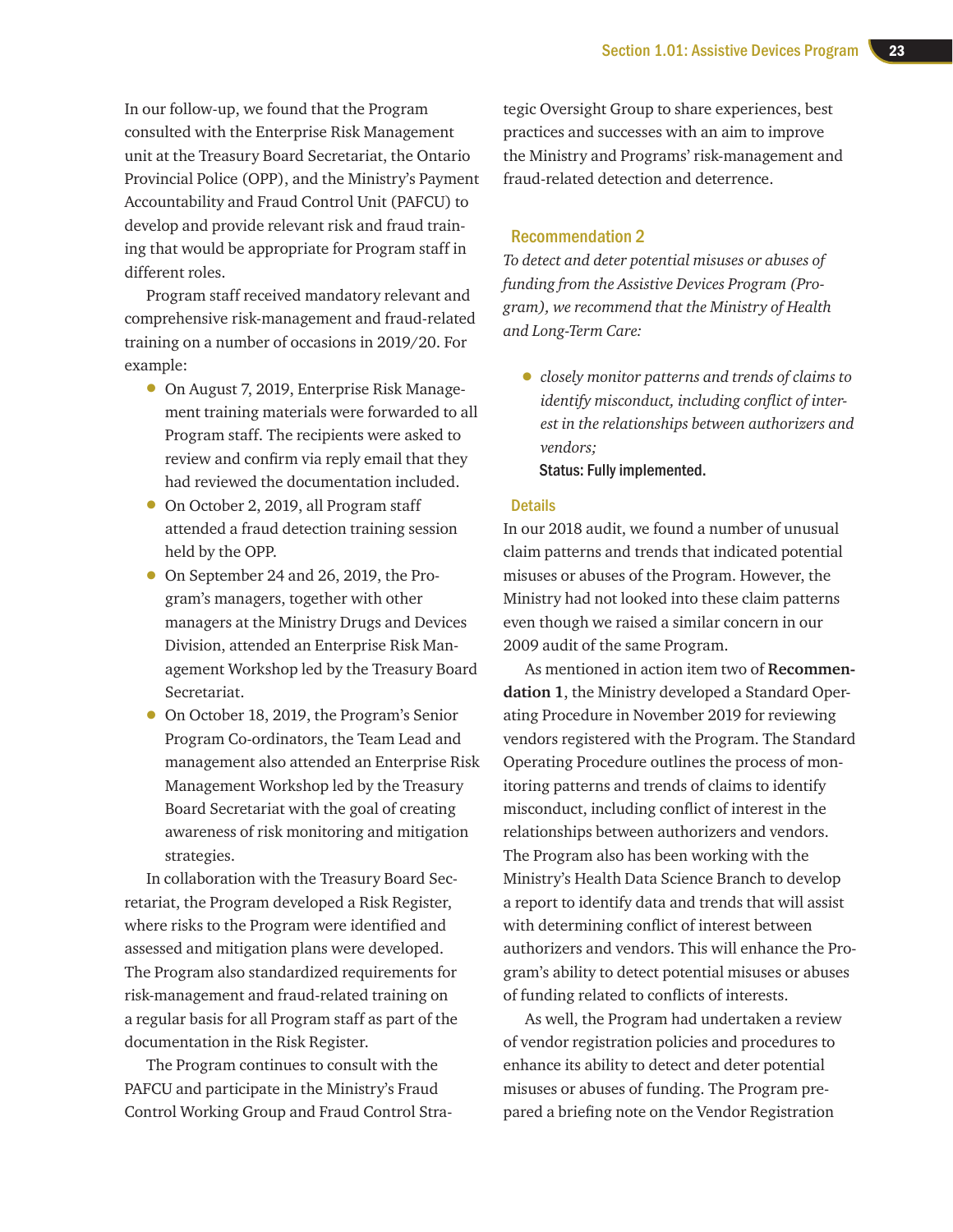Review that summarized the findings of the review and included the steps required for implementation. The Program implemented these changes on August 28, 2020.

• *take appropriate and timely action against vendors and authorizers who breach Program policies (such as recovering overpayments from vendors and terminating vendors' and authorizers' registration status with the Ministry);*  Status: In the process of being implemented by December 2020.

#### **Details**

In our 2018 audit, we found that while the Ministry had taken action in most cases to terminate its registration with vendors suspected of abusing the Program, it was not always able to make recoveries from these vendors for past non-compliant claims. As mentioned in action item two of **Recommendation 1**, the Ministry developed a Standard Operating Procedure in November 2019 for reviewing vendors registered with the Program. The Standard Operating Procedure outlines a process for taking appropriate and timely action against vendors and authorizers who breach Program policies. Corrective actions documented in the Standard Operating Procedure include recovering overpayments from vendors and terminating vendors' and authorizers' registration status with the Ministry. The Ministry expects that the Standard Operating Procedure will be fully implemented by December 2020.

• *conduct an annual review of the Central Equipment Pool for High Technology Wheelchairs (CEP) to examine claims submitted and services delivered by the vendor that operates the CEP, and identify and address any concerns.*  Status: Fully implemented.

#### **Details**

In our 2018 audit, we found that the Ministry had not reviewed the current vendor contracted to operate the Central Equipment Pool for High Technology Wheelchairs (CEP), even though expenditures

increased significantly since this vendor took over from the previous one, and authorizers expressed concerns about the quality of services provided.

In our follow-up, we found that the Program amended the agreement with the CEP service provider to ensure the appropriate oversight of the CEP. Beginning in 2019, the CEP service provider was required to provide the Program with an Annual Service Plan as well as multi-year and yearend reports. The Annual Service Plan outlines the anticipated and expected goals of the CEP program for the coming year, including but not limited to, performance metrics, training opportunities and risk mitigation. Both the agreement amendment and the 2019/20 Annual Service Plan had been completed. The 2019/20 CEP Annual Review took place in April 2020.The Program then met with the CEP's service provider on May 21, 2020, to discuss claims submitted and services provided in 2019/20 as well as options for service improvements. CEP's service provider has also provided its cost savings report to the Program.

In addition to providing reports outlined in the amended agreement, the CEP service provider will also enhance reporting that directly impacts program effectiveness going forward. For example, it will create a more accurate measure to identify the average time from a completed request to providing equipment. Furthermore, the CEP service provider will develop new measures of factors that may influence how long they take to complete a service.

#### Recommendation 3

*To better ensure clients receive access to a choice of vendors, and to better ensure equity and fairness for home oxygen vendors, we recommend that the Ministry of Health and Long-Term Care conduct a review of its decision to allow joint ventures and preferredvendor agreements to exist and determine whether any change is needed to protect the interests of both clients and vendors of the Assistive Devices Program.*  Status: In the process of being implemented by December 2020.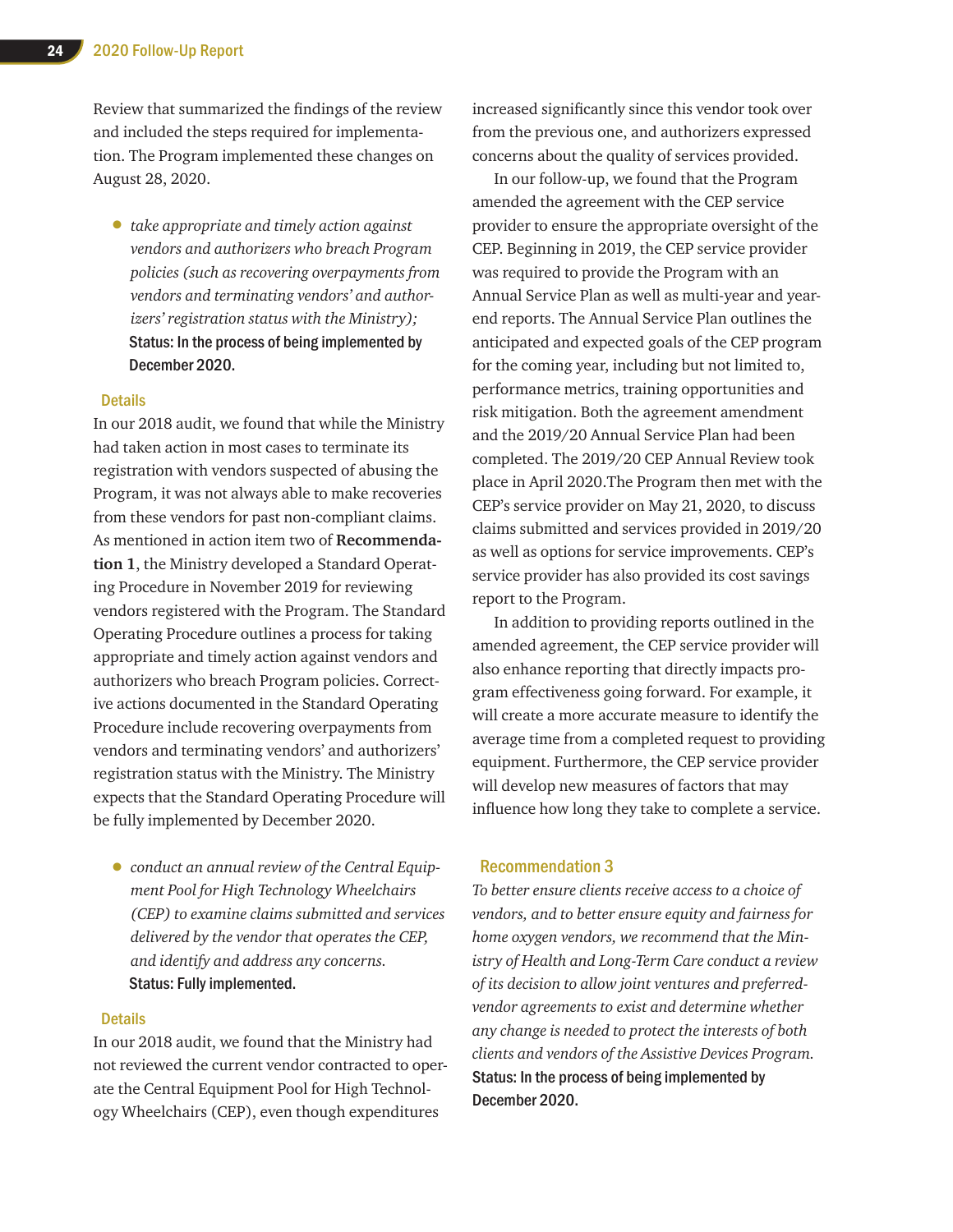#### **Details**

In our 2018 audit, we found that as a result of the profit-sharing structure of the joint ventures, each hospital had an incentive to refer its clients to the single home oxygen vendor that was part of its joint venture because it obtained a share of the profits earned. This could result in clients being referred to a specific vendor without being given the opportunity to determine which vendor would best meet their needs.

In our follow-up, we found that the Program had completed a review on joint ventures and preferred vendors for home oxygen therapy. The goal of the review was to assess whether changes were required to the Program policies to protect the interests of both clients and vendors.

As part of its review, the Ministry performed the following:

- reviewed the Program's data, including the 2015 Home Oxygen Therapy Client and Stakeholder Survey, Evaluation of Home Oxygen Therapy by the Ministry's Health Analytics and Insights Branch, vendor payments, and types of oxygen delivery systems provided to Program-funded clients; and
- consulted with stakeholders involved with the care and management of Ontario residents who need home oxygen therapy. Examples of stakeholders included the Ontario Thoracic Society, the Ontario Lung Association, the Ontario Hospital Association, the Ontario Long-Term Care Association, the College of Physicians and Surgeons, the College of Respiratory Therapists of Ontario, the College of Nurses of Ontario, Ontario Home Respiratory Services Association and ProResp Inc.

Based on the review, the Program proposed some changes to joint ventures and preferredvendor agreements for home oxygen therapy. These changes are subject to government approval. The Program expects to finalize the changes by December 2020 after collecting feedback from various stakeholders.

### Device Prices Not Appropriately Monitored and Updated

#### Recommendation 4

*To better ensure that prices for the devices funded by the Assistive Devices Program (Program) are reasonable and keep pace with changes in the market, we recommend that the Ministry of Health and Long-Term Care:*

• *establish a consistent pricing review model by taking current market prices, manufacturer costs and other factors (such as volume discounts and technological advances) into consideration when updating Program-approved prices;* Status: Fully implemented.

#### **Details**

In our 2018 audit, we found that not all pricing reviews were conducted consistently according to the Program's guideline. Most pricing reviews did not consider manufacturer costs, which would have provided the Ministry with better insight into the actual costs of the devices and the appropriate mark-ups to be factored into the Program-approved prices.

In our follow-up, we found that the Ministry developed a Pricing Review-Standard Operating Procedure in February 2020. This helps address the need to establish a consistent pricing review model by taking current market prices, manufacturer costs and other factors (such as volume discounts and technological advances) into consideration when updating Program-approved prices.

The Pricing Review-Standard Operating Procedure includes updating Program-approved device prices through the following steps:

• Gathering information through a jurisdictional scan, market investigation of off-theshelf products available for purchase at retail locations, and research of vendor cost (including the manufacturer cost, manufacturer price and vendor mark-up) and/or expert advice.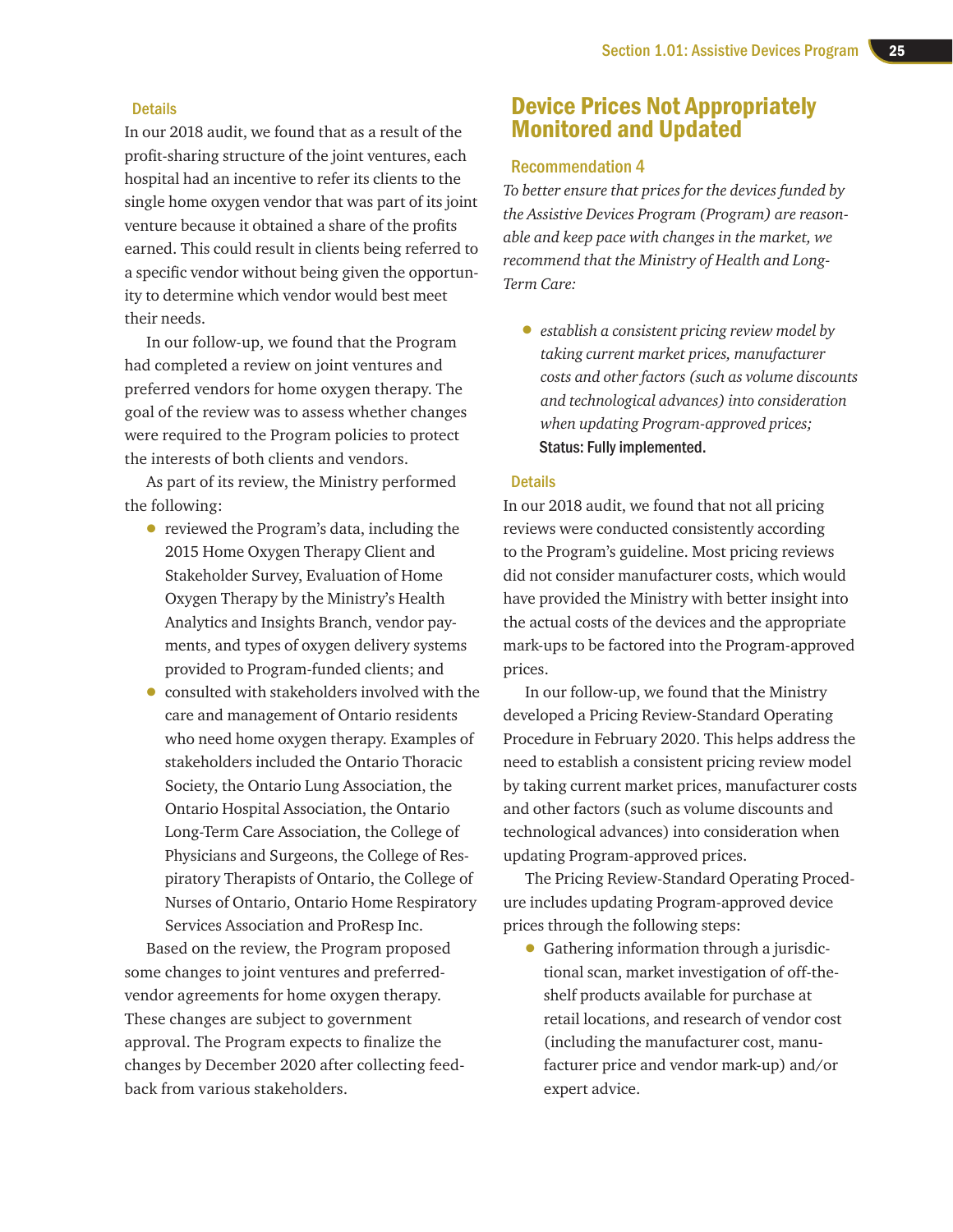- Assessing the information based on relevance, reliability, accuracy and completeness.
- Developing options based on the information.
- Assessing the impact of the options by identifying stakeholder risks, operational risks, financial risks and policy risks as well as developing corresponding mitigation and communication strategies.
- Making recommendations based on the assessment of pricing options and obtaining approval for implementing the recommendations.

The Ministry has been following the Pricing Review-Standard Operating Procedure in performing pricing reviews when updating Programapproved prices. The most recent example includes the price reduction for adult wheeled walkers and positive airway pressure systems, which will take effect on January 1, 2021.

• *collect and retain all documentation to support decisions made relating to device pricing;*  Status: Fully implemented.

#### **Details**

In our 2018 audit, we found that supporting documents on the cost of some devices were missing for some pricing reviews. As a result, we were unable to verify whether the Ministry had determined and updated device prices appropriately.

As mentioned in the action item above, the Ministry developed a Pricing Review-Standard Operating Procedure in February 2020. This helps address the need to collect and retain documentation to support decisions made relating to device pricing.

The Pricing Review-Standard Operating Procedure includes the following process for documenting the pricing review:

• Saving all documents collected for pricing reviews in the Program's shared drive, including but not limited to, online sources from publicly available websites, correspondence received from ministry staff and manufacturers and vendors, and data from the Assistive Devices Application Management system.

• Saving all analysis based on raw data and information provided by the Program's co-ordinators in the shared drive, including but not limited to, pricing calculation spreadsheets, briefing notes for management and presentation decks.

The Program has been following the Pricing Review-Standard Operating Procedure in saving all documents collected for pricing review and all analyses based on raw data and information gathered. The most recent example includes the price reduction of adult wheeled walkers and positive airway pressure systems, which will take effect on January 1, 2021.

• *regularly monitor prices and fees (such as dispensing fees) charged by vendors to ensure compliance with Program policies, protect the interests of the Ministry and clients of the Program, and ensure that clients are treated consistently.*  Status: Fully implemented.

#### **Details**

In our 2018 audit, our review of a sample of manufacturer and vendor invoices found varying mark-ups from vendor to vendor, with some vendors having mark-ups that exceeded 200%. For hearing aids, we found instances where vendors were charging clients up to \$1,000 (or about 60%) more per hearing aid than the manufacturer cost even though Program policy requires hearing aids to be sold by vendors at the manufacturer cost. This resulted in clients paying more for devices than what Program policy allowed.

As mentioned in action item one of **Recommendation 1**, the Ministry has increased its monitoring of vendors' and authorizers' compliance with the Program's policies and procedures through improved tools and reporting in May 2020. This includes review, standardization, and enhanced distribution of reports in support of audit and verification activities. The activities include vendor compliance with Program policies regarding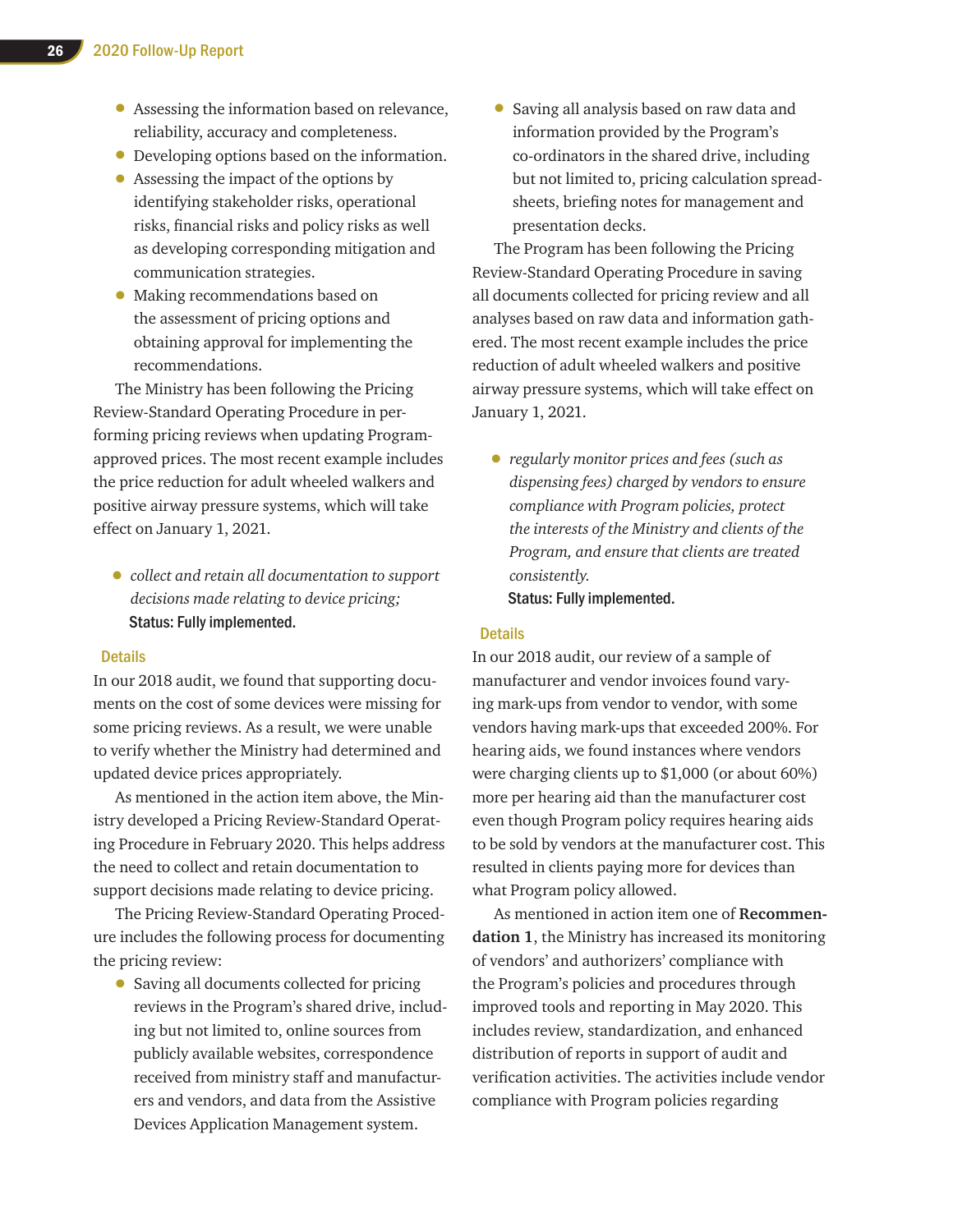additional fees charged. The Ministry said this will enhance its ability to regularly monitor fees (such as maintenance, shipping, and administrative fees in the case of visual aids and communication aids) charged by vendors to ensure compliance with Program policies, protect the interests of the Ministry and clients of the Program, and ensure that clients are treated consistently.

#### Recommendation 5

*To help ensure that funding for continuous positive airway pressure (CPAP) devices is provided to those individuals who need it the most, we recommend that the Ministry of Health and Long-Term Care analyze how other jurisdictions fund CPAP devices and assess the cost and benefit of providing full funding for the device only after a client has demonstrated compliance with CPAP therapy over a trial period.* Status: Fully implemented.

#### Details

In our 2018 audit, we found that the number of CPAP devices funded by the Program increased by about 50% between 2013/14 and 2017/18. A 2016 review by the Ministry noted that CPAP clients were better off financially than other Program clients and did not always use their devices as required. Despite these concerns, the Ministry had not changed its funding criteria. We also found that Manitoba and Saskatchewan changed their funding approaches in 2018 and 2017 respectively and required individuals to pay more out of pocket for CPAP devices than Ontario did.

In our follow-up, we found that the Program had completed a review on how other jurisdictions fund CPAP devices, completed a cost-benefit analysis of the potential options regarding funding model and eligibility criteria, and undertook a pricing review of the Positive Airway Pressure (PAP) device category, and submitted a proposal to lower the pricing for PAP devices as part of its 2020/21 multiyear plan.

As part of the cost/benefit analysis, the Program consulted with the Ontario Home Respiratory Servi-

ces Association and ProResp Inc., reviewed relevant literature and research, and analyzed the Program's cost/financial risk of providing full funding for the device only after a client has demonstrated compliance with CPAP therapy over a trial period. The Program concluded that requiring compliance with CPAP therapy (such as the number of hours the user wears the device at night) as a requirement to receive funding for a CPAP device may not necessarily result in savings (or may actually result in additional net costs) due to additional vendor fees, uncertainty around compliance rates, and potential administrative costs associated with IT system changes and program oversight requirements. There could be an additional risk as a result of the delay of providing CPAP therapy to patients.

### New Information System Not Fully Utilized

#### Recommendation 6

*To better ensure that no duplicate payments are made by the Assistive Devices Program to vendors for used or returned devices, we recommend that the Ministry of Health and Long-Term Care implement controls or automatic checks in its information system to prevent claims from being paid unless a unique serial number has been provided (where required) and entered into the system, and to flag instances where a serial number has already been used.* Status: Fully implemented.

#### **Details**

In our 2018 audit, we found that although the Ministry's updated information system had a data field for serial numbers, it was not set up to check, before paying a claim, whether a required serial number had been entered, or whether a serial number had already been used in another claim. Our review of claim data for 2017/18 identified a number of cases where serial numbers were either missing or duplicated.

In our follow-up, we found that the Program worked with the Ministry's Health Services I&IT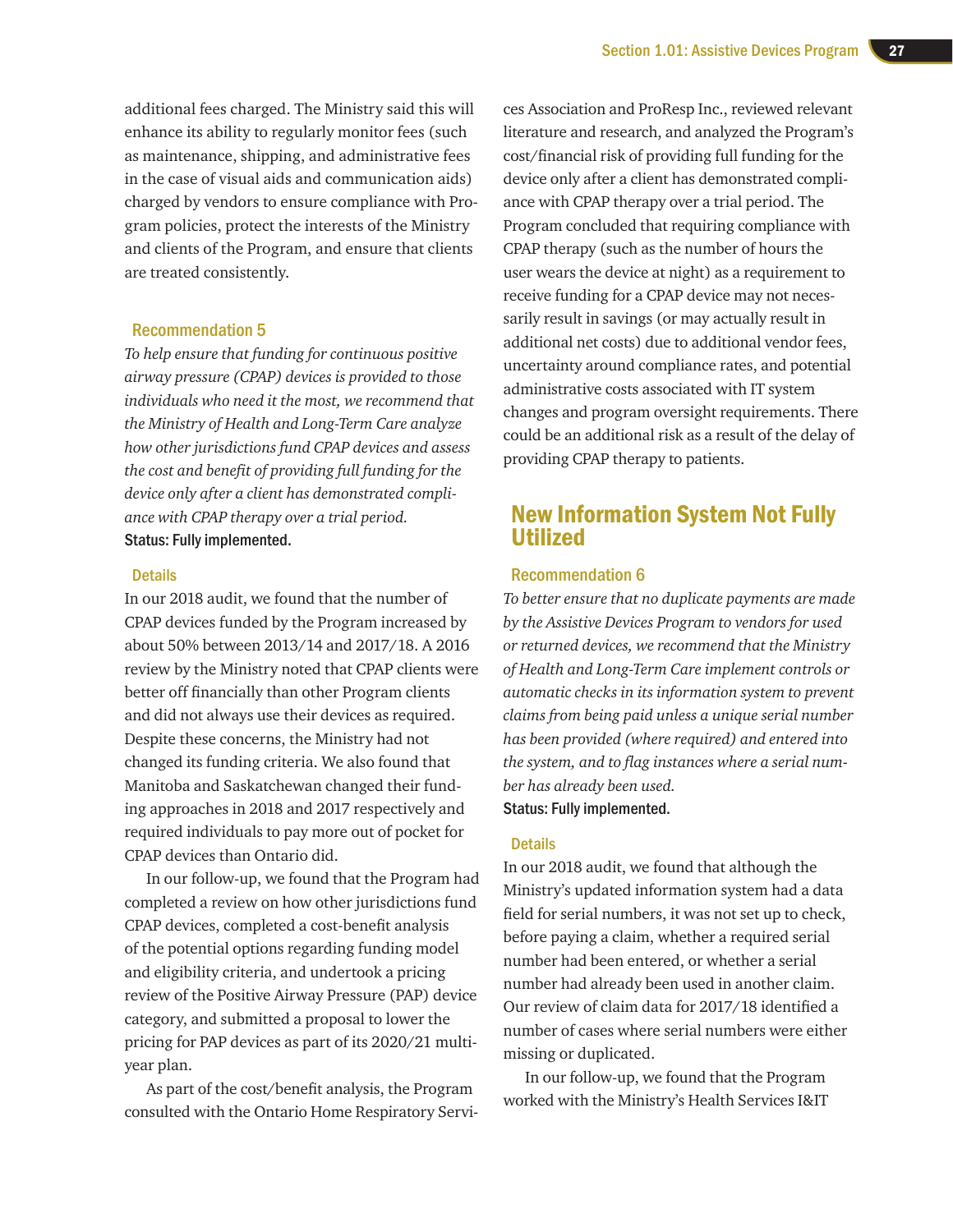Cluster to identify changes to the Assistive Devices Application Management (ADAM) system that will allow for automatic checks of device serial numbers. This system change will prevent claims from being paid for devices with no serial number in order to ensure that the Program will not make duplicate payments to vendors for used or returned devices.

In January 2019, the Program approved the ADAM Enhancement Requirements to incorporate serial number rules into the ADAM system. Specifically, the rules include making a serial number mandatory for applicable device categories, creating a new data field in the system to record a serial number, and putting an indicator (Yes/No) for each device. If the invoice has no serial number, the system will flag this and put the invoice on hold until a serial number is entered. In February 2019, these requirements were implemented, and in cases where a serial number was required, no payments have been made for invoices with no serial number.

#### Recommendation 7

*To better ensure that the Assistive Devices Program (Program) identifies and recovers overpayments, we recommend that the Ministry of Health and Long-Term Care require Program staff to regularly run reports that identify all instances of potential overpayments related to clients who have passed away, and follow up with all vendors related to these instances in order to collect overpayments.* Status: In the process of being implemented by December 2020.

#### Details

In our 2018 audit, we found that while the Ministry's information system allowed Program staff to run a report that identifies all instances where a payment was made after a client died, Program staff did not regularly run this report and follow up on all instances to identify and recover overpayments. Doing so could result in significant recoveries.

As noted in action item two of **Recommendation 1**, the Ministry developed a Standard Operating Procedure in November 2019 for reviewing

vendors registered with the Program. The Standard Operating Procedure outlines steps for running reports that identify all instances of potential overpayments related to clients who have passed away, and steps regarding following up with vendors in order to collect overpayments.

The Standard Operating Procedure also include transfer of data reporting from the existing system, Assistive Devices Application Management (ADAM), to the new Ministry's platform, called Business Intelligence/Data Analytics (BIDA) platform. The Program has reviewed internal data reports and developed new reporting processes related to overpayment verification. The Program has made an IT change request related to the overpayments verification report to support the review and recovery of overpayments made to clients who have passed away.

The overpayment report, which identifies all instances of potential overpayments relating to clients who have passed away, is available and ready for distribution to a wider range of Program staff for review on a regular basis. The Ministry expects to distribute the report to Program staff for regular review by December 2020.

#### Recommendation 8

*To improve the operational efficiency of the Assistive Devices Program (Program), we recommend that the Ministry of Health and Long-Term Care:*

• *assess the feasibility of requiring vendors and authorizers to separately submit claims and supporting documentation electronically to enhance compliance with Program policies and procedures;* Status: Fully implemented.

#### **Details**

In our 2018 audit, we found that there were further areas of possible improvement the Ministry did not include in its implementation plan. For example, the Ministry required a vendor to submit a claim form on behalf of a client and an authorizer even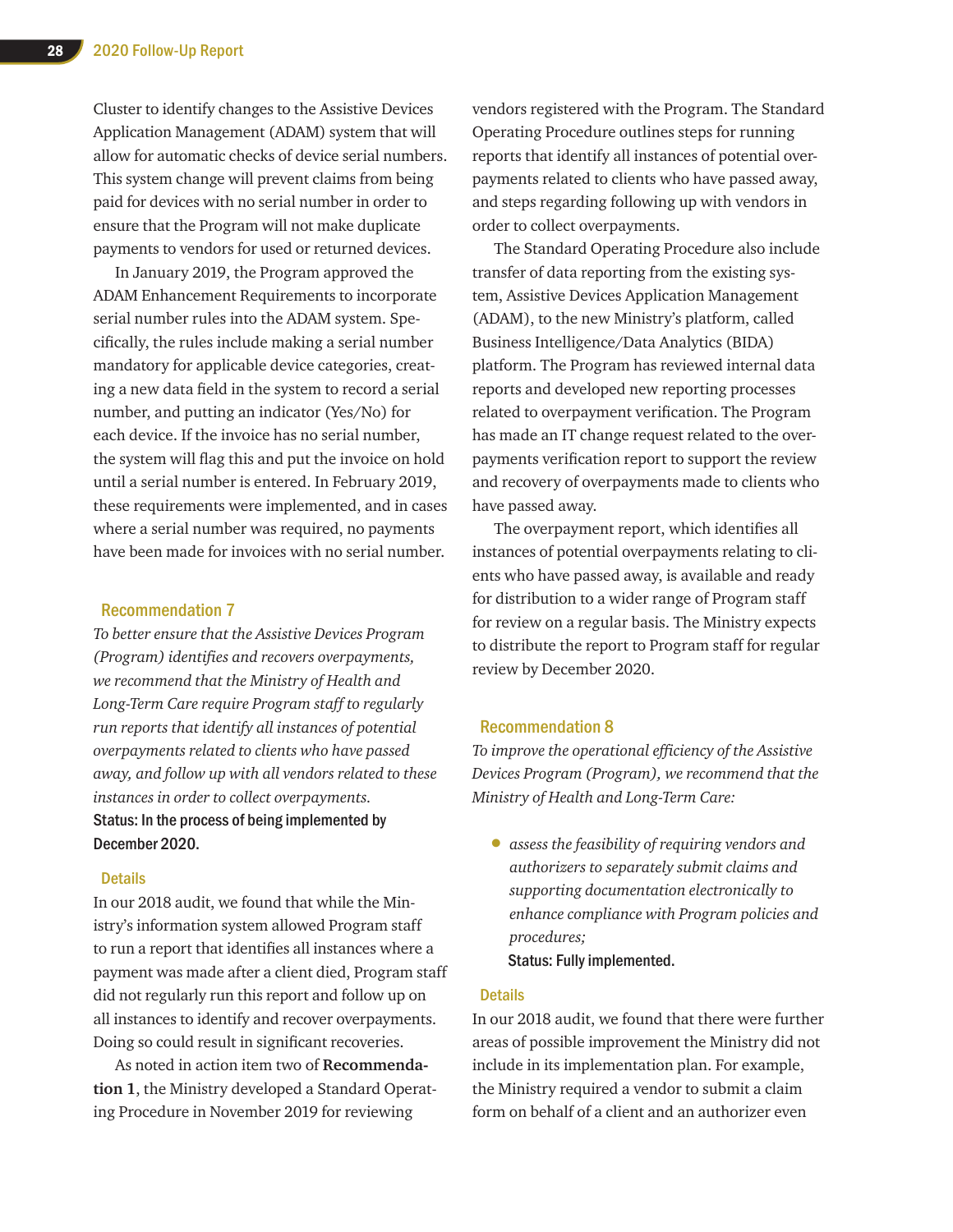though electronic claim submission would provide an opportunity for the Ministry to collect more reliable claim details by requiring authorizers and vendors to independently submit their respective claim details to the Ministry electronically.

In our follow-up, we found that the Program had assessed the feasibility of requiring vendors and authorizers to separately submit claims and supporting documentation electronically to enhance compliance with Program policies and procedures. The Program assessed the use of eReferral and other Digital Health solutions under the Ministry's Digital First for Health Strategy.

The Program met with the Ministry's Health Services I&IT Cluster and the Digital Health Program to discuss the Program's system needs and additional functionality, allowing for a digital approval of a claim by a health professional or authorizer and an electronic submission of associated documents. Based on the discussion, the Ministry determined that in order to avoid duplication, it will not pursue a one-off solution for the Program, but will consider digital solutions already being used or planned in the broader health-care system.

Upon reviewing existing digital solutions, the Ministry decided that no appropriate solution is currently available across the province that could be adopted for the Program. For example, a digital solution called eReferral was identified as a potential solution, but it has not been scaled up across all regions of the province and so was determined not to be suitable for the electronic forms-based process required by the Program for claims. As part of the Digital First for Health Strategy, the Ministry has started developing an eServices program that will integrate eReferral and eConsult programs for expansion across the province. These are tools focused on supporting health-care providers to improve clinical workflows, improve access to specialists, decrease wait times, and improve overall patient experience. Over time, other eServices, such as eForms, eOrdering, and ePrescribing, will be incorporated. As the Ministry's Digital First for Health Strategy projects proceed over the next

few years, the Program will be notified if any new potential provincial solutions have been identified that can be adopted or aligned with the Program's needs and prioritized for implementation.

In summary, the Ministry continues to enhance the existing Program's database to support the electronic submission of claims by vendors through its eSubmission project. However, the Ministry has determined that it is not feasible at this time to enable full digital integration of the Program's claim process until a province-wide appropriate electronic solution is identified in alignment with the Digital Health Strategy.

• *monitor the status of its project to implement electronic claim submissions to ensure implementation meets the schedule without delay.*  Status: Fully implemented.

#### **Details**

In our 2018 audit, we found that the Ministry's information system, which was implemented almost eight years ago, could be upgraded to allow Program staff to accept claims electronically. However, the Ministry still only accepted hardcopy (paper) claims delivered by mail or courier. While the Ministry began work in 2018 on changes to its computer system to allow vendors to submit claims electronically, this work was not scheduled to be fully completed until mid-2020, about nine years after the system was put in place.

As noted in the action item above, the Ministry continues to enhance the existing Program's database to support the electronic submission of claims by vendors through its eSubmission project. The Ministry has been monitoring the status of its eSubmission project to ensure the implementation meets the schedule without delay through conducting monthly information technology meetings and updates to senior management on the status of the project. As of February 19, 2020, an electronic solution was implemented to allow the vendors registered with the Program to submit their invoices electronically. Additional functionalities will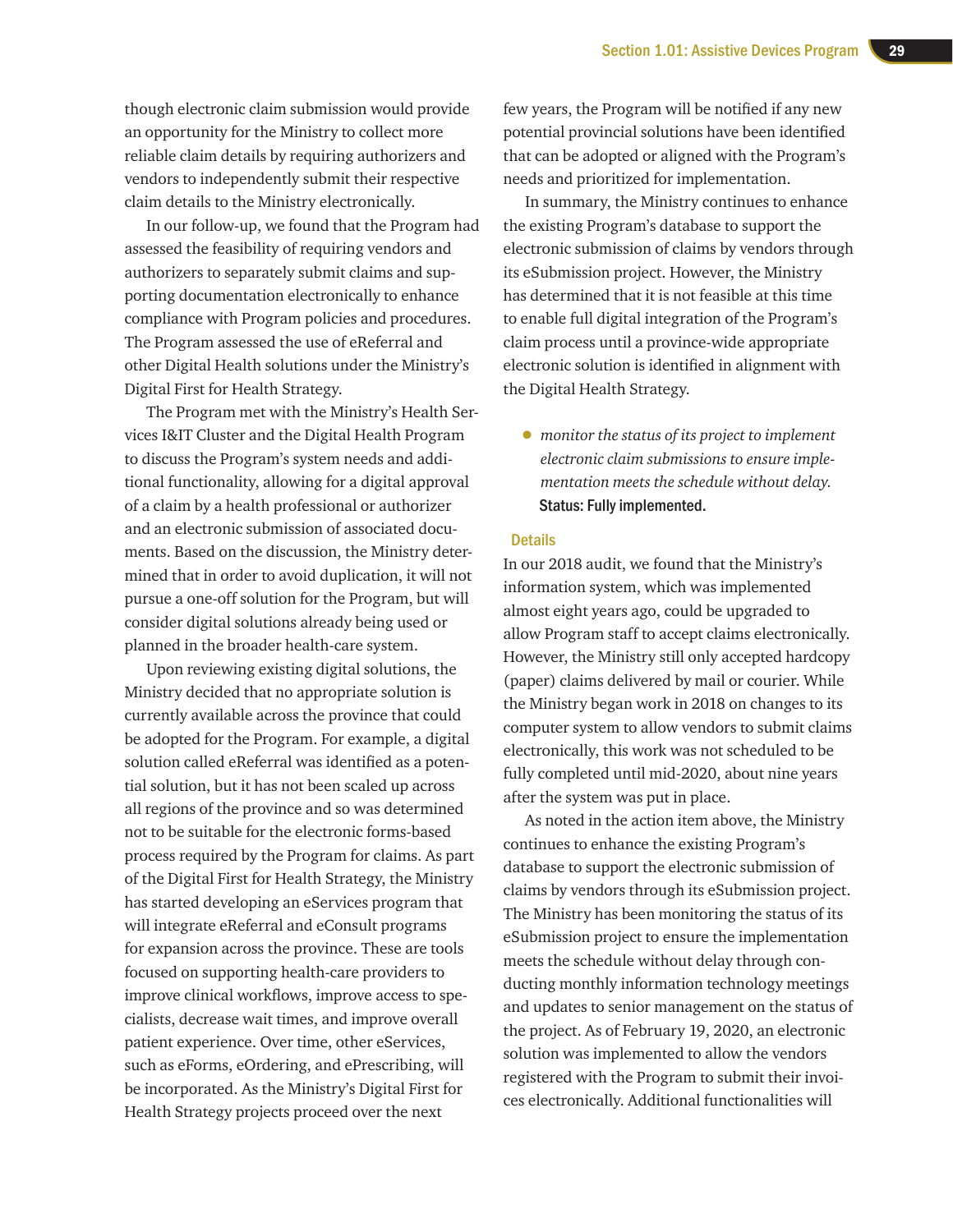be implemented as part of the continuous system enhancement efforts to better support the Program. The Ministry will continue to monitor the progress of these enhancements.

### Measurement and Reporting of Program Performance Needs Improvement

#### Recommendation 9

*To improve claim processing times of the Assistive Devices Program (Program), we recommend that the Ministry of Health and Long-Term Care review the Program's claim approval, invoicing and payment processes to identify ways of simplifying and modernizing its current manual process (such as introducing an electronic online claim application and invoicing system).* 

Status: Fully implemented.

#### **Details**

In our 2018 audit, we found that the Ministry still accepted only hardcopy claims from vendors, resulting in unnecessary delays for clients and potential errors. Our review of 2017/18 claim data found that approximately 46% of claims took longer than the Ministry's eight-week target for processing claims and the average claim processing time varied significantly by device category.

In our follow-up, we found that the Ministry reviewed the Program's claim approval, invoicing and payment processes to identify ways of simplifying and modernizing its current manual process.

As mentioned in the first action item of **Recommendation 8**, the Ministry continues its efforts to support secure electronic submission of claims and invoices for devices funded through the Program. As of February 19, 2020, an electronic solution was implemented to allow vendors registered with the Program to submit their invoices electronically. This was supported with the release of an electronic submissions process to vendors called the Technical Specification for Electronic Invoice Submissions. This has replaced the former manual process. The

Ministry said this has helped reduce processing times with clients, who will receive their devices faster, lower vendors' administrative costs and improve the quality and security of data. As part of the continuous system enhancement efforts, additional functionalities will be implemented to better support the Program.

In October 2019, the Ministry also started implementing mandatory Electronic Funds Transfer for grant recipients of the Program to minimize costs to the Ministry on administering cheques. The Ministry said this change allows clients to receive their funding quickly, securely and conveniently.

#### Recommendation 10

*To better ensure that the results of client satisfaction surveys accurately measure the performance of the Assistive Devices Program (Program) and provide value to the Program, we recommend that the Ministry of Health and Long-Term Care review the survey methodology used and make necessary changes to improve the representativeness of survey results (such as by increasing the sample size of clients being surveyed and selecting a representative number of clients to participate in the survey based on the volume and value of claims by device category).*  Status: Fully implemented.

#### **Details**

In our 2018 audit, we found that the results of Program satisfaction surveys might not have been representative due to shortcomings in the survey method. For example, the number of surveys sent did not reflect the claim volume or value of each device category. Even though mobility devices accounted for almost 12 times more clients and 40 times higher claim payments than those in visual aids, the same number of surveys (about 150) was sent to clients in each of these categories. We also noted that the survey was sent to approximately 2,500 clients, with 850 clients responding, representing only about 0.2% of all clients in 2017/18.

In our follow-up, we found that the Program had completed a review of methodology and client